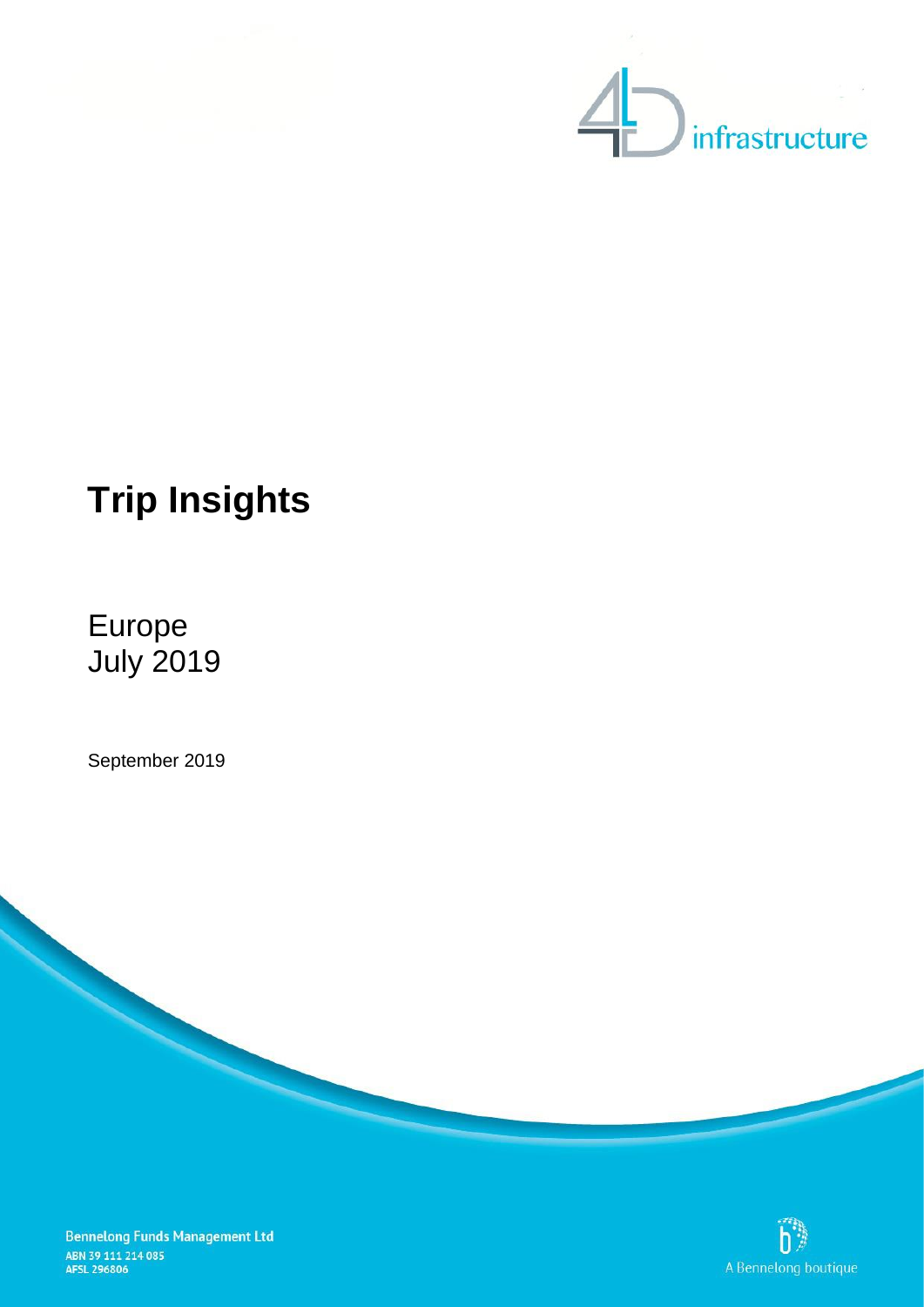**A cornerstone of our investment process is company management meetings and site visits. These meetings serve several purposes, including providing an insight into management – how they think and run their business – and whether management priorities align with ours as investors. Our Company Quality Grading process involves explicitly ranking company management, so first-hand contact is vital.** 

**The 4D investable stock universe is dispersed broadly around the globe. This necessitates our team travelling widely to call on companies, meet management and conduct site visits. This invariably provides a great insight into not only the specifics of the company being visited, but also a real perspective on what is happening more broadly in the relevant sector, economy and society. We prepare detailed notes after those meetings which capture and relay the key issues and themes of the day.**

**This is the eighth in our series of** *Trip Insights* **where we share those experiences. It follows two trips in 2019 when Sarah Shaw, Global Portfolio Manager and Investment Analyst, Tasneef Rahman completed extensive company engagement and calling programs in Europe, meeting with management teams from Regulated Utilities, Renewables, Communications and Transport.**

## **Contents**

| $Infrastructure\dots 2.25$                                                                |  |
|-------------------------------------------------------------------------------------------|--|
|                                                                                           |  |
|                                                                                           |  |
| Europe is a leader in facilitating the Global Energy Transition - a trip led case study 7 |  |



*Amager Bakke, Copenhagen – waste to energy plant that doubles as a ski slope. Source: 4D Infrastructure*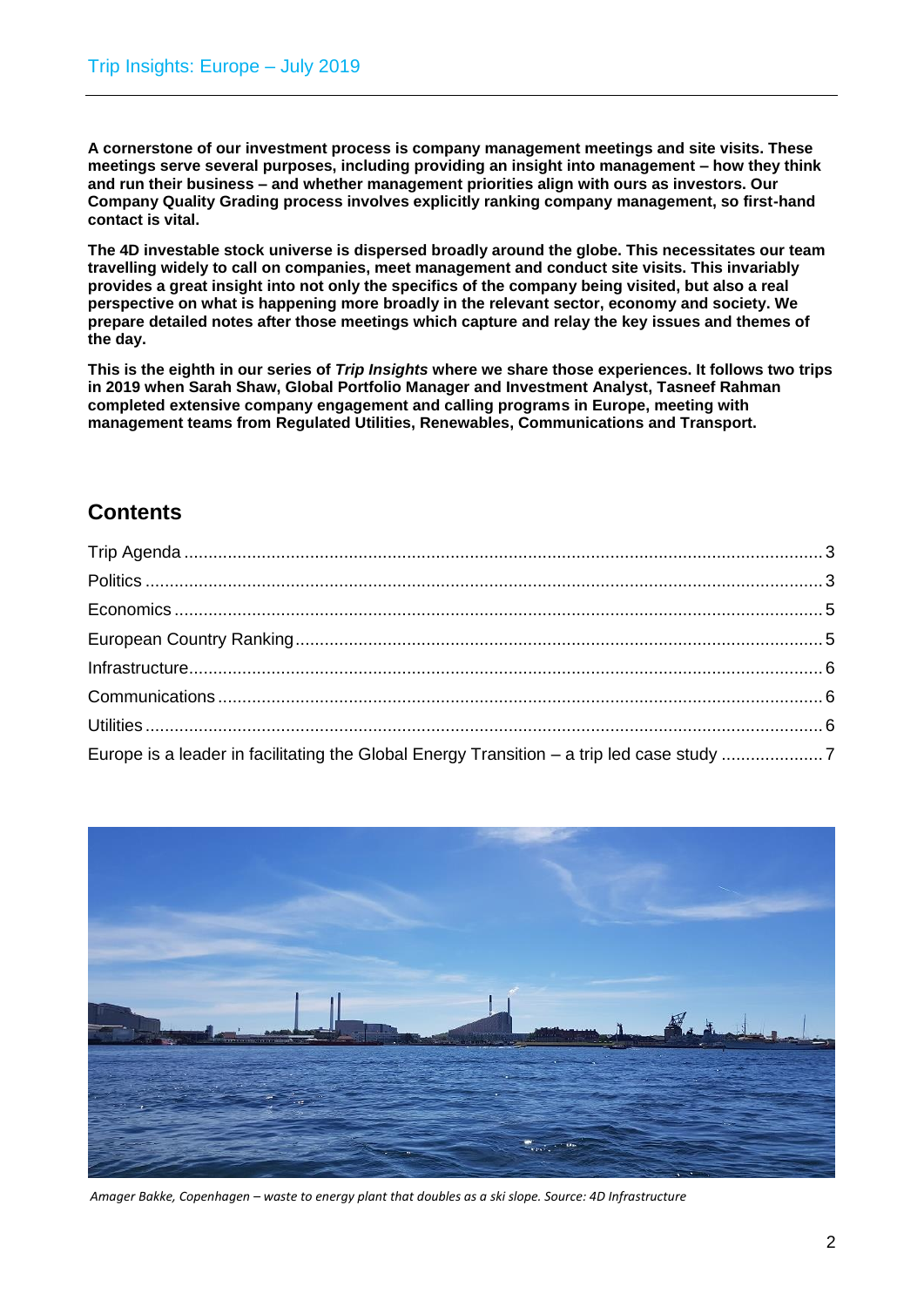## <span id="page-2-0"></span>**Trip Agenda**

Investor meetings included the following companies / regulators:

<span id="page-2-1"></span>

| Company                        | Sector/Topic              | Location   |
|--------------------------------|---------------------------|------------|
| Orsted                         | Renewables                | Copenhagen |
| Innogy                         | <b>Utilities</b>          | Essen      |
| <b>RWE</b>                     | <b>Utilities</b>          | Essen      |
| Hamburger Hafen                | Ports                     | Hamburg    |
| Fraport                        | Airports                  | London     |
| <b>Zurich Airport</b>          | Airports                  | London     |
| Bloomberg                      | Telecommunications        | London     |
| Getlink                        | Transport                 | London     |
| <b>National Grid</b>           | <b>Utilities</b>          | London     |
| Severn Trent                   | <b>Utilities</b>          | London     |
| <b>United Utilities</b>        | <b>Utilities</b>          | London     |
| JP Morgan                      | <b>European Utilities</b> | London     |
| <b>RBC</b>                     | <b>European Utilities</b> | London     |
| Ofwat                          | Regulator                 | London     |
| Ferrovial                      | Airports                  | Madrid     |
| Santander                      | <b>European Utilities</b> | Madrid     |
| Santander                      | Macro economics           | Madrid     |
| Cellnex                        | Telecommunications        | Madrid     |
| <b>AENA</b>                    | <b>Utilities</b>          | Madrid     |
| Endesa                         | <b>Utilities</b>          | Madrid     |
| Iberdrola                      | <b>Utilities</b>          | Madrid     |
| <b>Red Electrica</b>           | <b>Utilities</b>          | Madrid     |
| Italgas                        | <b>Utilities</b>          | Milan      |
| Snam                           | <b>Utilities</b>          | Milan      |
| Aeroports de Paris             | Airports                  | Paris      |
| Eiffage                        | Airports                  | Paris      |
| Neoen                          | Renewables                | Paris      |
| <b>Eutelsat Communications</b> | Telecommunications        | Paris      |
| Eiffage                        | Transport                 | Paris      |
| Vinci                          | Transport                 | Paris      |
| Engie                          | <b>Utilities</b>          | Paris      |
| Suez                           | <b>Utilities</b>          | Paris      |
| Veolia                         | <b>Utilities</b>          | Paris      |
| Inwit                          | Telecommunications        | Rome       |
| Atlantia                       | Transport                 | Rome       |
| Terna                          | Utilities                 | Rome       |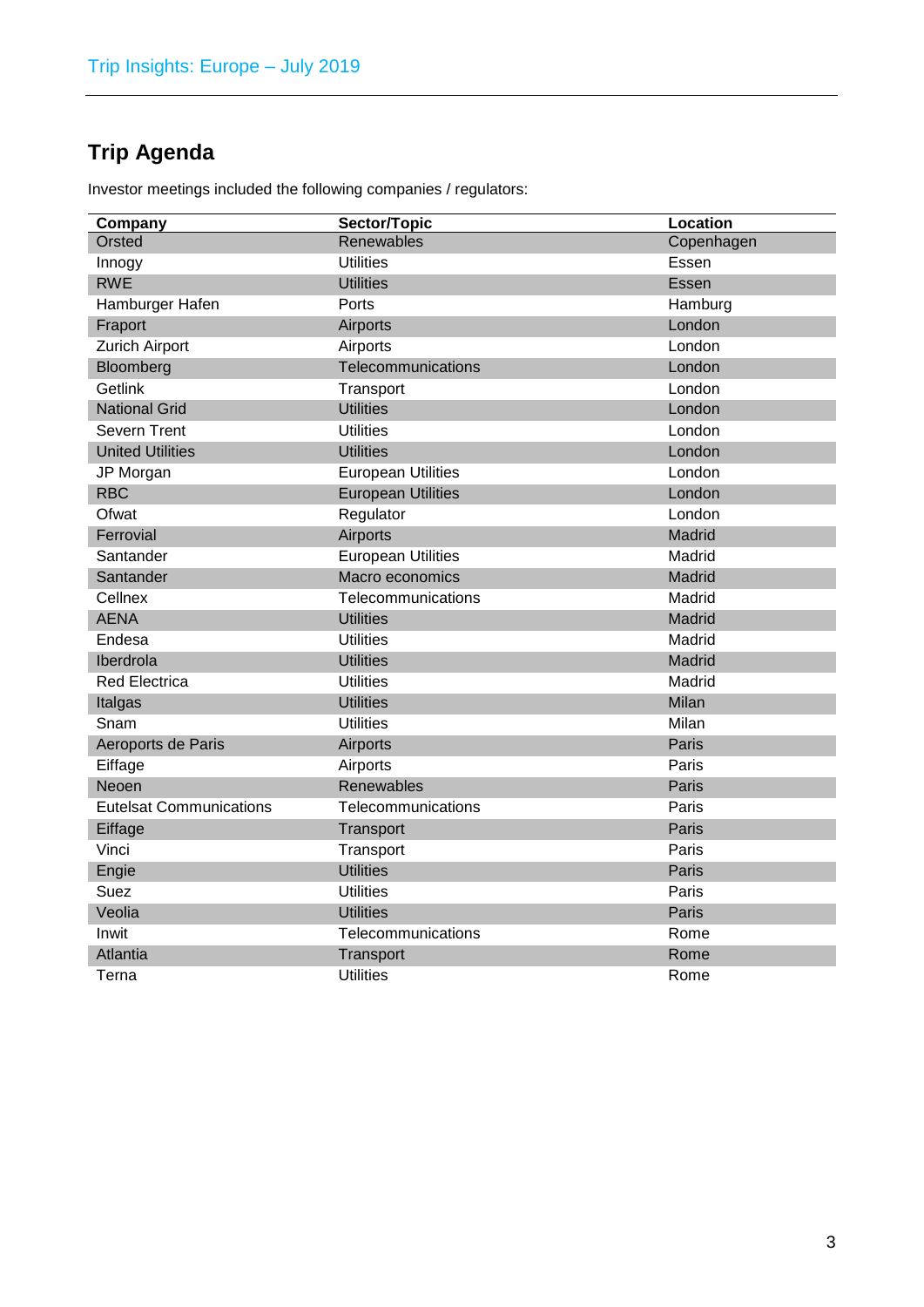## **Politics**

#### • **UK**

The two key issues in the UK from an infrastructure perspective are Labour Leader Jeremy Corbyn's proposed nationalisation agenda and Brexit. Neither bode well for infrastructure operators.

A number of parties believe that nationalisation of the domestic rail network, as proposed by Jeremy Corbyn, makes sense. Ideally, they just need to leave everything else alone as the UK utility model is working effectively. Even if Corbyn wins the next election he is not expected to gain a majority so he could ultimately be largely powerless – however, the overhang remains while ever he pushes the agenda.

New UK Prime Minister, Boris Johnson, is promising a Brexit resolution by 31 October, but it remains very difficult to see how he will achieve this. Ultimately, we expect the UK could ask for a delay from 31 October to try to develop a Brexit solution as Europe will not negotiate further. However, it is looking increasingly likely that Boris will support a Hard Brexit over a further extension.

Many believe there could be a second referendum or quasi referendum – a new UK election would all be about Brexit and effectively a second referendum. There are likely two (extreme) Brexit outcomes at the moment – either a Very Soft Exit or a Hard Brexit/No Deal with the latter gaining traction recently.

#### • **France**

The Yellow Vest protest movement was losing steam, with the more recent strikes not being driven by the economic situation – the French will strike for anything! Policies to improve household incomes are playing out which is reducing unrest.

#### • **Germany**

Politically relatively stable at the moment.

#### • **Italy**

Still a mess. Matteo Salvini clearly won the EU elections and it was believed that, if he wanted a new domestic election, he had to act either immediately or post the Budget Law. Immediately would have been better, but he failed to get it



*Hamburg Central Station. Source: 4D Infrastructure*

organised; and in the meantime it looks as if he lost political support, with a new coalition between 5Star and PD having been formed which is not good news. Italy needs a government that will support labour market reform in order to get Italy back on track.

#### • **Spain**

The most recent Spanish election saw a better outcome than the previous election, but recent events suggest Spain could again be heading to the polls:

- ➢ *Podemos* pretty much dead losing a lot of power and expect will be merged into the previous communist party.
- ➢ *Vox* a new far right party in Spain. Makes the Conservatives look more centre, yet the Conservatives lost out to Vox indicating how people are thinking. However, the splintering of the Right vote resulted in a weaker overall position for them. Importantly, in Madrid the Centre Right won with a majority.

Housing starts are likely to improve under the new government – local authorities had been stopping building permits in an effort to increase local house prices. This was disruptive and misleading, and the new government will see permitting start again which is positive.

The Spanish Catalan trial is ongoing, and the result is expected in the next few months. If found guilty then former leader Josep Rull will be jailed. It is unclear what the socialist government will do. It could see PM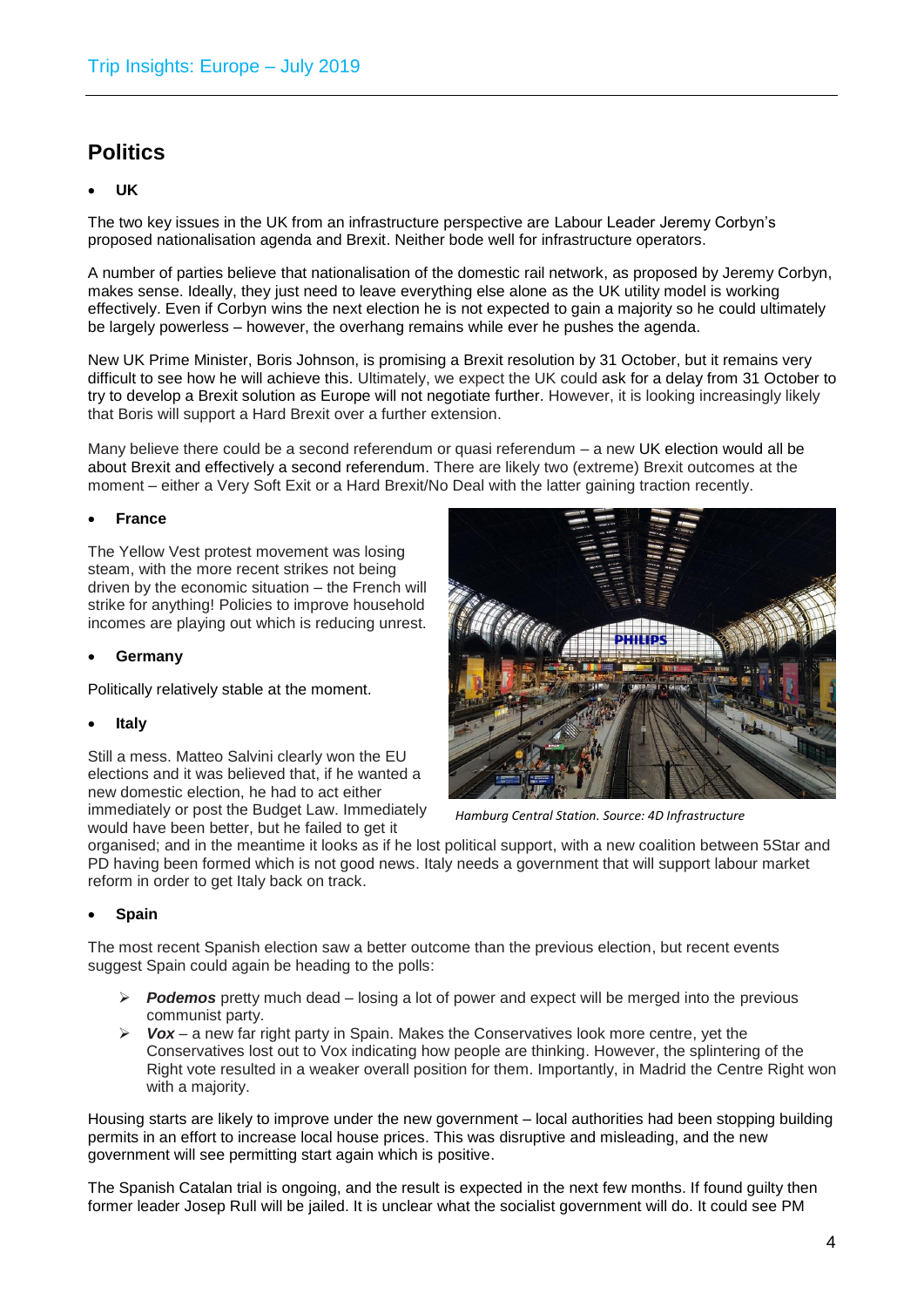Sanchez pardon him – he needs support to be Prime Minister and this could be a negotiating factor. Watch closely.



*Hamburger Hafen Head Office, Hamburg. Source: 4D Infrastructure*

#### <span id="page-4-0"></span>**Economics**

While Europe's macro outlook remains mixed the general consensus was that, ignoring event driven shocks, the growth environment is still solid, with Spain looking the strongest and Italy the weakest (ex UK which is event dependent). The biggest risks to the macro outlook are geo-political events, namely trade wars (will hit Germany hard as heavily dependent on manufacturing and exports) and the Brexit outcome (could cause logistics issues).

Real wages are going up, supporting ongoing household consumption, but we need to watch productivity closely – at the moment it is not improving which will cause corporate margin squeeze, and while balance sheets remain solid enough to support this for a while, this is an early indicator of a turn in the cycle. Germany is closest to this turn while Spain is a good few years behind.

Europe needs a resolution of the trade wars to provide a boost, and if resolved we expect strong momentum across Europe.

There wasn't much expectation of interest rates rising across Europe any time soon – they are expected to remain low for the foreseeable future supporting investment plans, but the threat of trade wars is seeing investment lag and inventories remain low.

## <span id="page-4-1"></span>**European Country Ranking**

#### **In order of attractiveness from a macro perspective**

- 1. *Spain*: stronger growth than anywhere else and politics relatively stable, although a little more unstable recently with the collapse of the coalition. Consumption and production both remain very strong. Need to watch the households, though, as we believe they have been supporting consumption with savings which is not sustainable. However, real wages are now improving, so the gap between consumption and income is rapidly shrinking, which is positive for the Spanish consumer. The corporate side in Spain isn't looking as strong with investment down and productivity weaker – there is a need for productivity improvement.
- 2. *France***:** more stable than Germany but lower growth manufacturing and exports low so not as impacted by trade wars. Internal demand is strong, with private consumption up in both real and nominal terms, investment ok and France less exposed to trade tensions (low relative exports).
- 3. *Germany*: stronger growth but volatility around the global trade outcome Germany will fly if a trade deal is done but will be hit hard if not – all about where we are in the manufacturing space. The German economy is actually quite solid with the services sector strong. Recent headline weakness has been event driven (trade wars and logistic issues), pressuring manufacturing. Germany is closer to the end of the cycle than some of its peers with real wage growth (positive for consumption) not being supported by improved productivity, which will ultimately see corporate margins squeezed. Productivity and unit labour costs are an early indicator of the shift in a cycle, so watch these closely as Germany is close to the turn.
- 4. *Italy*: the weakest. It is still a political mess, which is pressuring growth. The country needs a stronger government that will support labour reform if Italy wants to start growing again – very much on hold economically until politics improve. Put simply, productivity is a disaster in Italy, and it is killing growth.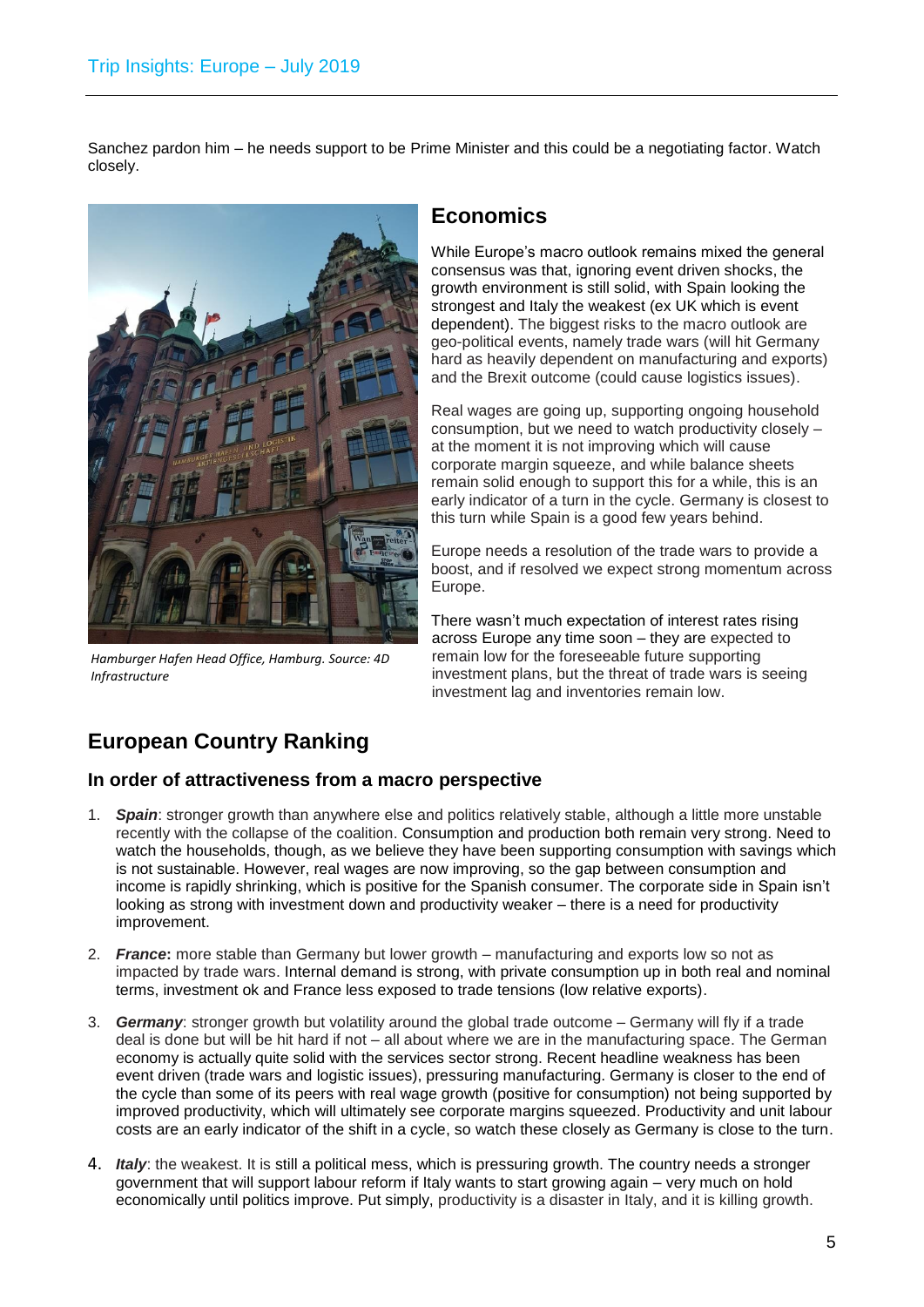## <span id="page-5-0"></span>**Infrastructure**

#### • **Airport regulation**

A number of the airport operators are in the midst of regulatory conversations with mixed outlooks. Generally, the regulatory outcomes are becoming tougher and negotiations with the airlines are proving equally difficult. The proposed expansion of Heathrow airport is becoming increasingly political.

#### • **Growth and investment profiles of the infrastructure companies**

With strong balance sheets and large underlying FCFs, the infrastructure players continue to look for a home for capital with a both a domestic and international mandate. They are aggressively pursuing assets in both developed and emerging markets. Expansion of existing assets is also a focus.

#### • **Asset sales**

Low growth and de-risked assets are available for sale, with operators using an asset rotation strategy to fund further growth. Non-core assets are also on the block.

#### • **Balance sheets**

A concern for the sector generally is that balance sheets are nearing, or at, sub-optimal levels (too lowly geared) with the operators searching for growth.

#### • **Dividends**

Remain solid but we don't see any significant up-tick at the moment, particularly while the operators focus on growth.

#### <span id="page-5-1"></span>**Communications**

The Communications sector is all about consolidation as the European mobile operators prepare for 5G rollout and are looking to shore-up their balance sheets. Towers become one of their clearest sources of capital. The 5G rollout is a huge opportunity for tower operators as they renegotiate MSAs to accommodate it. Operators believe the extent of 5G usage is not yet known, but will have an industrial driver.

#### • **Dividends**

Are not a focus for the operators at present as they seek growth.

#### • **Ownership**

Ownership shifts are on the cards with an improving free float. *Inwit* – as a result of the Vodafone deal, TI and VOD will each own 35% of Inwit at its close. However, as both have a target of 25% ultimately, should see ~20% stake come to the market over time. *Cellnex* – Benneton's ownership plan is unclear and we are not convinced they are long-term holders. While they participated in the last capital raise, the company is not necessarily expecting they will continue to do so in any future raises.

## <span id="page-5-2"></span>**Utilities**

#### • **Regulation**

There is an increasing focus on regulation and approval of Investment Plans as companies look to support individual country Energy Transitions Plans (ETPs). In Spain, CNMC was appointed as an independent



*DSB Train prior to entry onto Train Ferry between Rødby (Denmark) and Puttgarden (Germany). Source: 4D Infrastructure*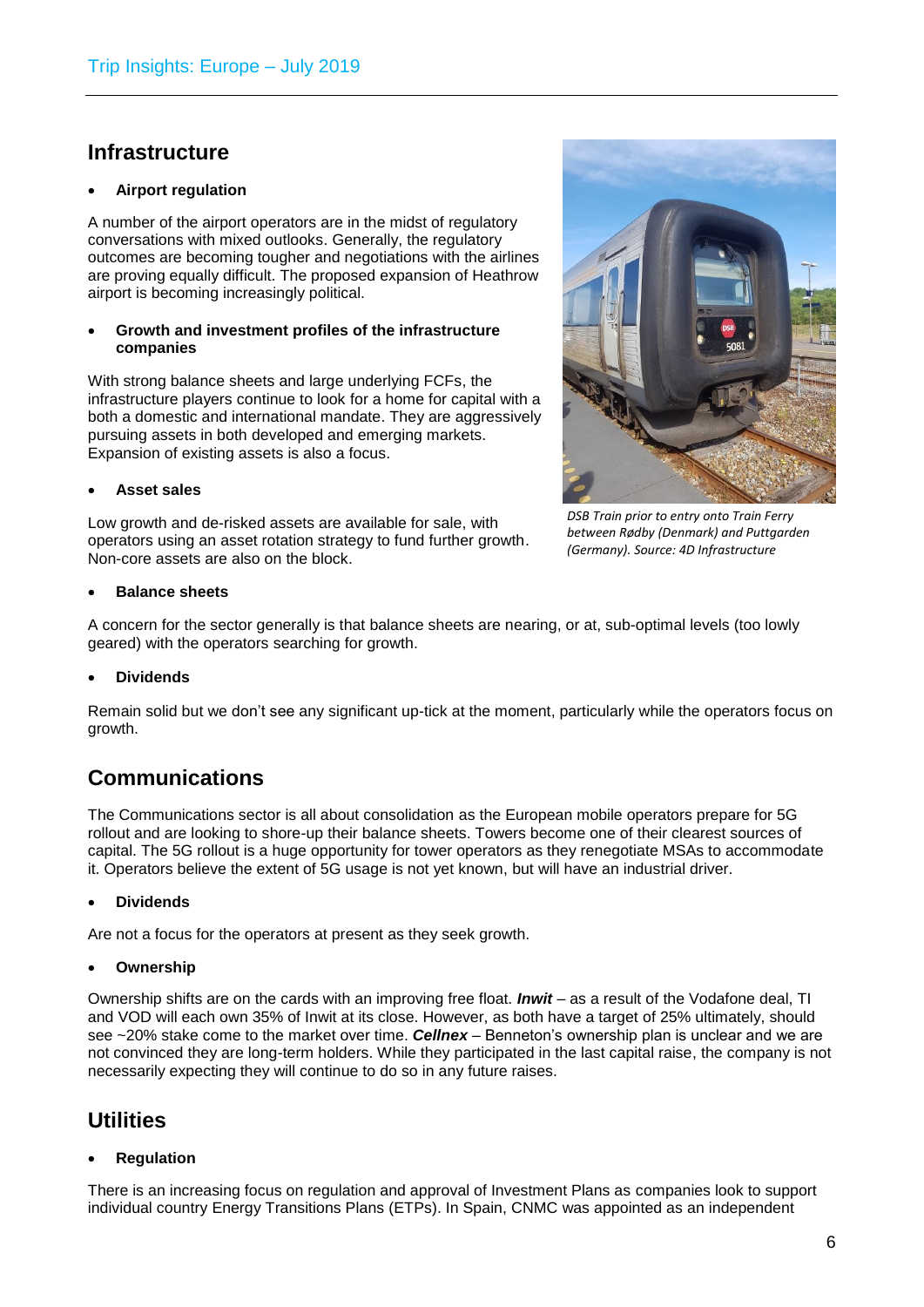regulator with the operators hopeful that sustainable, visible regulatory outcomes will result. See further discussion below.

#### • **Growth plans**

All but a few companies are looking for a home for balance sheet capacity. International expansion remains an opportunity, but a few have returned their focus to domestic capex deployment to support ETPs. LatAm remains a clear focus for international deployment with Mexico, Brazil, Chile and Peru all mentioned in company meetings.

**T**he Renewables theme continues to gain traction as the future of generation, and many are looking to take part in this development either directly (*Iberdrola/ Endesa*), or indirectly by way of connecting the new generation to the Grid (*Terna/REE via connections*) (see further discussion below).

Non-core assets are for sale as a means of raising capital for expansion.

#### • **Leverage and capital management**

In contrast with the Airport operators, leverage among the Utilities remains comfortable across the board with many capitalising on the low cost of debt to fund their investment pipelines. Recent debt costs range in the 1- 2% pa range – clearly very low by historic standards.

Capital management and dividend policies look adequate at present, but there is some risk of policy disappointments as the companies fund growth.

### <span id="page-6-0"></span>**Europe is a leader in facilitating the Global Energy Transition – a trip led case study**

As concerns about climate change mount globally, governments are increasingly looking at ways to counter the challenges presented by carbon emissions. In the developed world, nowhere is this more evident than in Europe. The European Union as a collective is arguably one of the global leaders in the fight against greenhouse gas emissions and climate change. Not surprisingly, this EU mandate has extensive public support, with 93% of Europeans believing climate change is induced by human activity and 85% believing countering the problem is positive for the EU economy<sup>1</sup>.

As this chart shows, currently a third of greenhouse gas emissions are generated through the process of electricity production.<sup>2</sup> Including the use of energy in transportation and industry, this figure rises to almost 80%. As such, fully decarbonising Europe's energy supply has been one of the key strategic priorities for the EU as it aims to move towards a climate neutral economy by 2050. The Commission has developed a roadmap towards this goal, targeting 20% of aggregate energy supply from renewable sources by 2020 and at least 32% by 2030, with countries each having their own individual goals. Aside from the obvious proliferation of renewable generation capacity, this development has given rise to a



Share of EY greenhouse gas emission by source  $9017$ 

number of trends which were increasingly evident in our recent meetings with European Utility companies.

#### • **Increased investment in transmission**

To connect new generation capacity into the grid, a significant increase in transmission investment is required. Offshore generation sources such as offshore wind require power transmission through subsea

<sup>1</sup> <sup>1</sup> Special Eurobarometer 479[, ec.europa.eu/clima/sites/clima/files/docs/pages/vision\\_1\\_emissions\\_en.pdf](file:///C:/Users/greg.goodsell/AppData/Local/Microsoft/Windows/INetCache/Content.Outlook/RFUPWYBJ/ec.europa.eu/clima/sites/clima/files/docs/pages/vision_1_emissions_en.pdf)

<sup>2</sup> [ec.europa.eu/eurostat/cache/infographs/energy/bloc-4a.html](file:///C:/Users/greg.goodsell/AppData/Local/Microsoft/Windows/INetCache/Content.Outlook/RFUPWYBJ/ec.europa.eu/eurostat/cache/infographs/energy/bloc-4a.html)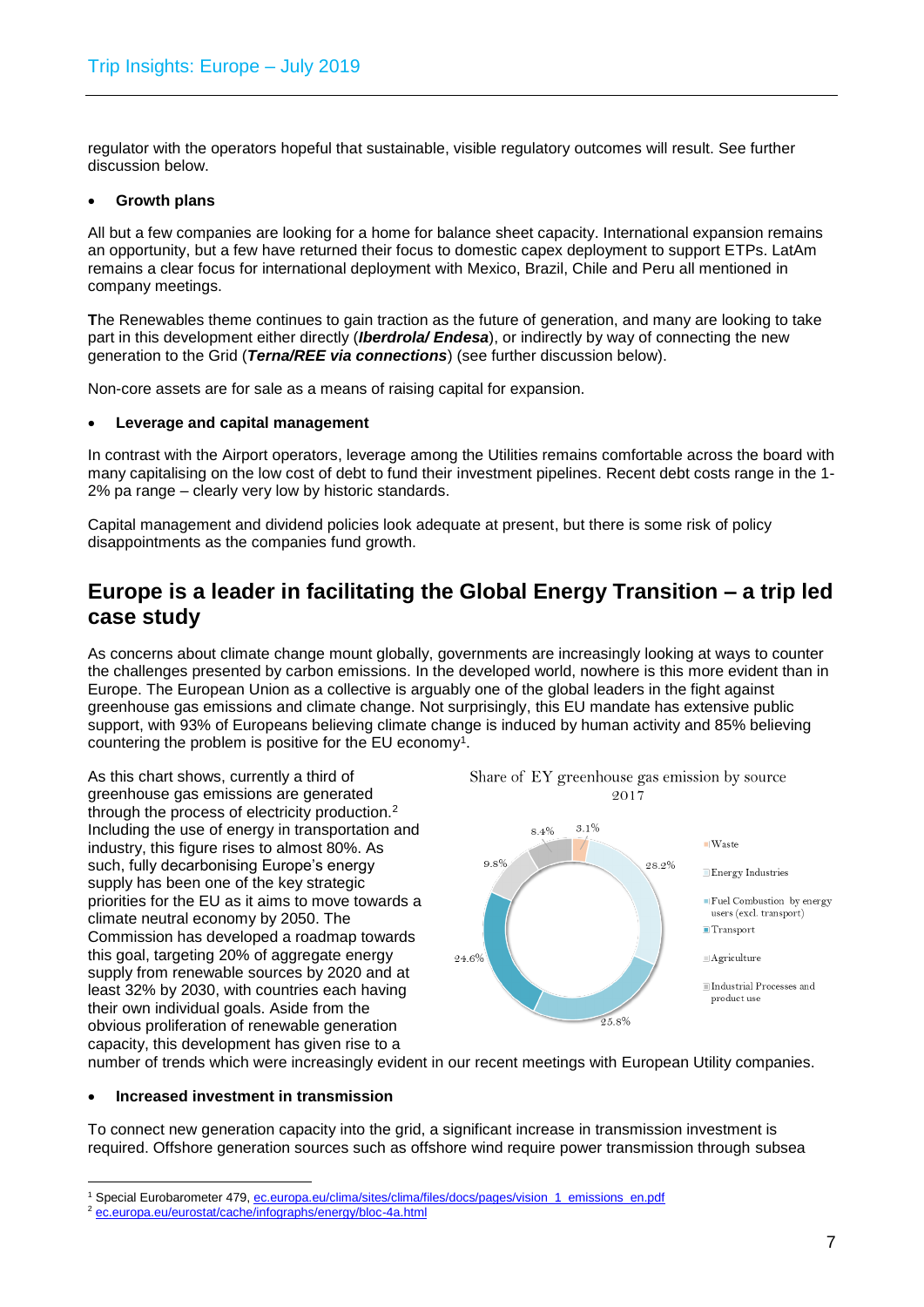cables into the terrestrial national transmission network. Similarly, given the intermittent characteristics of RES such as wind and solar, increased interconnections between countries are necessary to ensure security of supply, while transmission upgrades are increasingly required domestically to transport electricity from often isolated generation locations to metropolitan demand centres.

The European Network development plan estimates an additional €114bn of grid related investments out to 2030 will be required, with close to ~€50bn being allocated towards subsea cables<sup>3</sup>. Higher capital expenditures are supportive of earnings for regulated utilities as approved investments are included in the Regulated Asset Base (RAB) and are remunerated at the cost of capital. These trends of increased investment are evident in the capital allocation and investment budgets of a number of listed transmission service operators we met with or have spoken to recently. Some examples include:

➢ In the UK, *National Grid* in their meeting with us highlighted their increased investment in interconnections, to supplement two existing connections with the Netherlands and France. There are now another three under construction (Great Britain to Belgium (JV with Elia), France and Norway), set to deliver an additional 3.4GW of capacity by 2021 / 2022.



*Orsted's Svanemølle District Heating Power Station, Copenhagen. Source: 4D Infrastructure*

- ➢ *Terna*, the Italian TSO, reiterated that they have paused their international investments to focus on the massive investment needs in Italy. Over ~€13bn of investment is expected over their 10-year investment plan, for grid reinforcement, expansion and new connections in the Italian grid. Management believes that this investment phase could extend well beyond this 10-year period.
- ➢ *50 Hertz* (one of the 4 German TSOs and part of Elia Group), which integrates over 54% of energy via renewables, currently has a five-year €3.4bn investment plan that is expected to almost double from ~€490m in 2018 to over €800m+ by 2023, with roughly 40% of capex allocated towards the offshore transmission network, supported by growing Offshore Wind capacity in the Baltic Sea.

#### • **Decentralised power generation and storage**

Local or decentralised power generation is another emerging theme within the European Utility landscape. Traditionally, a country's energy system relied on a few big power plants feeding into the transmission network, which would transport electricity into local distribution networks which would then supply local customers. With the proliferation of smaller scale renewable sites in high wind or sun regions, there are now a larger number of generation facilities, albeit with smaller capacity than conventional power plants. As a result, a significant amount of renewable generation no longer needs to be transported via transmission cables, and instead can connect straight into the distribution network. Decentralised power is supported by storage technology, which allows the network to better manage demand and supply and smooth out grid volatility.

Unsurprisingly, decentralisation was a recurrent theme amongst the utilities and renewable generation companies we saw. TSOs (such as *National Grid* and *Terna),* Integrated Utilities (*Engie, Innogy, E.On, Iberdrola*) and pureplay Renewable operators (*Orsted, Neoen*) are all investing in, or conducting (or intending to conduct) research into, distributed energy and storage solutions. For example, in our meeting with *Orsted* they highlighted that at the start of the year they had invested in their first battery storage park, a 20MW project in Liverpool, UK. These storage solutions provide flexibility to Orsted's intermittent renewables portfolio and make them more competitive against other conventional dispatchable plants.<sup>4</sup> Like Orsted, French Integrated Utility *Engie* also acknowledged this development and has highlighted its focus on

<sup>1</sup> <sup>3</sup> [renewables-grid.eu/topics/offshore-grids.html,](file:///C:/Users/greg.goodsell/AppData/Local/Microsoft/Windows/INetCache/Content.Outlook/RFUPWYBJ/renewables-grid.eu/topics/offshore-grids.html) European 10 Year National Development Plan

<sup>4</sup> [greentechmedia.com/articles/read/orsted-diversifies-from-offshore-wind-with-20mw-uk-battery#gs.ykd022](file://///BFM-MEL-FS01/BFM-Melbourne$/Marketing/4D/Trip%20Insights/1909/greentechmedia.com/articles/read/orsted-diversifies-from-offshore-wind-with-20mw-uk-battery%23gs.ykd022)